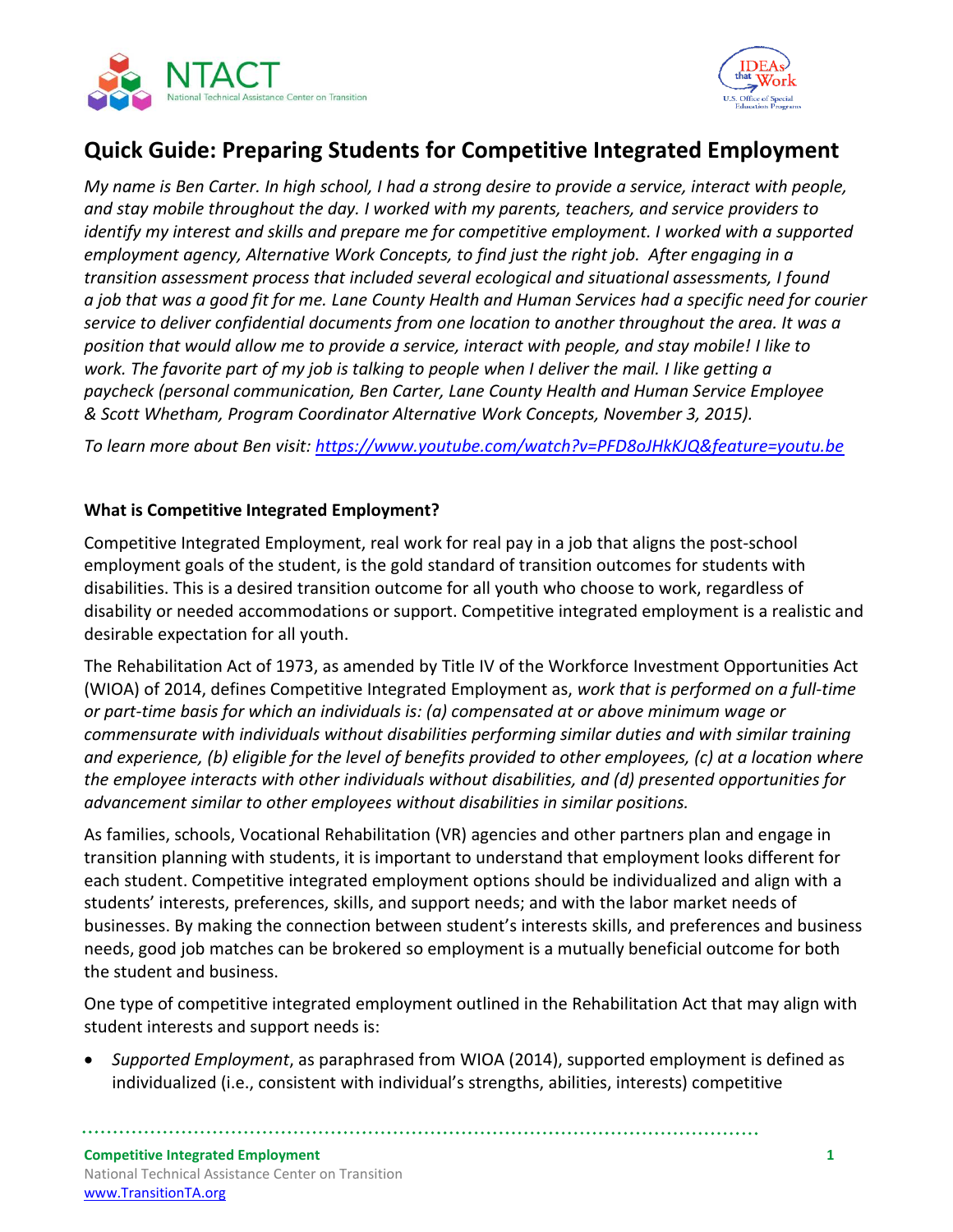employment in an integrated work setting for individuals who need intensive support services to perform the work involved.

In assisting students to achieve competitive integrated employment, one strategy that can be used is developing a customized employment opportunity for the student.

 *Customized Employment* is defined as individualizing the employment relationship between employees and employers in ways that meet the needs of both. It may include employment developed through job carving, self-employment, entrepreneurial initiatives, or other job development or restructuring strategies that result in job responsibilities being customized and individually negotiated to fit the needs of individuals with a disability. Customized employment assumes the provision of reasonable accommodations and supports necessary for the individual to perform the functions of a job that is individually negotiated and developed (WIOA, 2014). *For more information on customized employment:*

*<http://www.dol.gov/odep/topics/CustomizedEmployment.htm>*

## **Why is Competitive Integrated Employment Important?**

Research has demonstrated that employment is a factor associated with an individual's overall quality of life or assessment of their well-being (Canha, Simoes,Ownes, & Matos, 2013). However, when we look at employment outcomes of students with disabilities transitioning from school to work they have persistently lagged behind their peers without disabilities (Fogg, Harrington, & McMahaon, 2010). A 2013 report from the U.S. Department of Labor indicated that only 26% of students with disabilities are employed after high school compared to almost 64% of their peers without disabilities. Additionally, persons with disabilities experience the highest rates of poverty of any subcategory of Americans recorded by the Census Bureau. Of the nearly 30 million individuals with disabilities ages 18–64, 27%, or more than 4 million people, live in poverty. This is more than double the rate of 12.5% for the entire population (Office of Disability Employments Policy, 2013).

Education and VR both have key roles and responsibilities in helping students achieve competitive integrated employment. There has been an increased emphasis on educational services that are mindful of optimal post-school outcomes (Individuals with Disabilities Education Act, 2004; Every Student Succeeds Act, 2015). Schools are required to begin transition planning for students with disabilities no later than age 16 (age 14 in some states) to prepare for students for post-school education/training and employment. State education agencies are required to collect and measure post-school employment outcomes for students with disabilities (i.e., competitive employment within one year of high school graduation).

The recent reauthorization of the Rehabilitation Act (WIOA, 2014), legislates VR's requirement to begin transition planning with students no later than age 16. VR, in partnership with Education, is also required to provide pre-employment transition services designed to prepare students with disabilities for competitive employment. These mandates along with new requirements restricting use of subminimum wage heightened the emphasis on students achieving a post-school outcome of competitive integrated employment.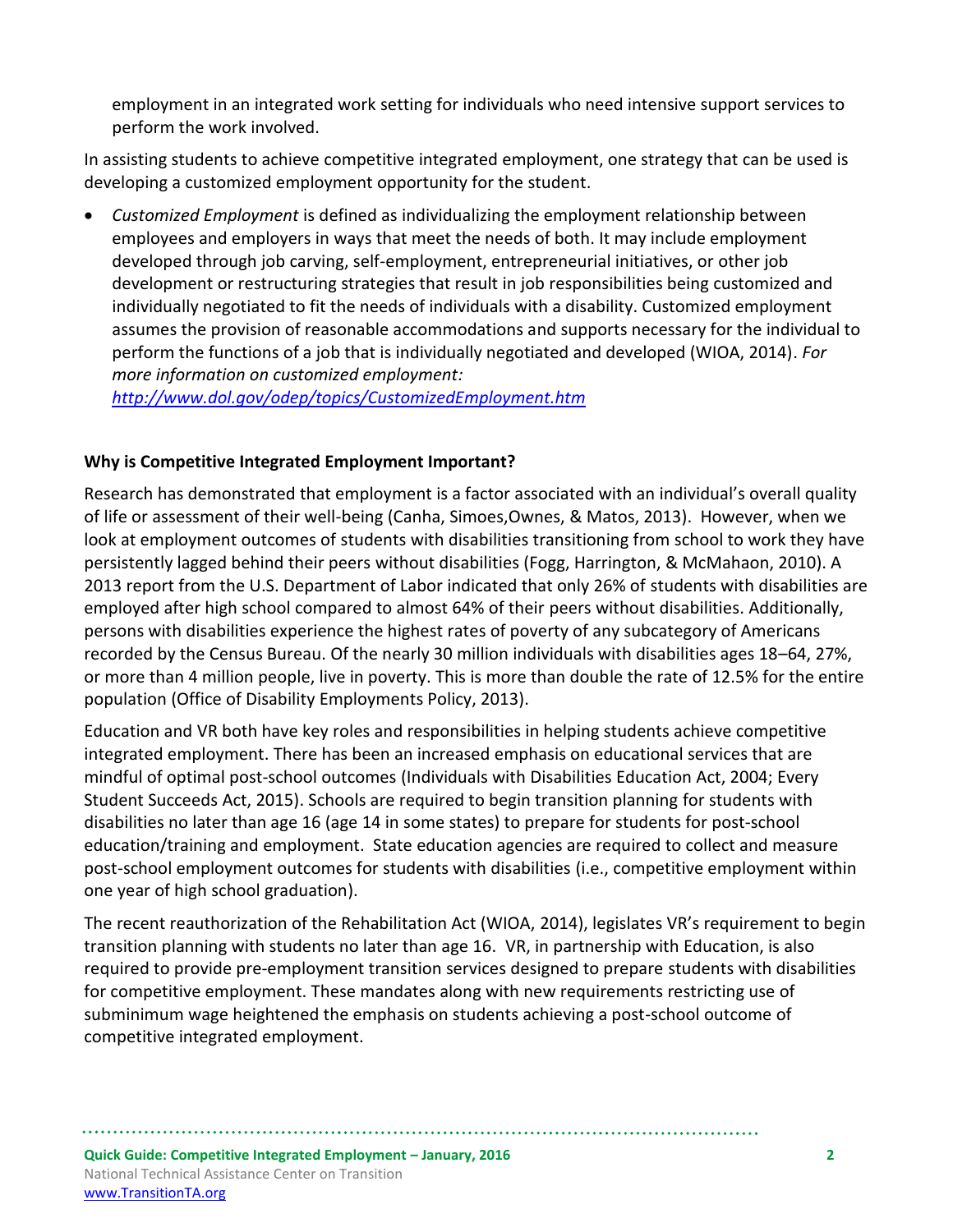#### **How Does Research Support Competitively Integrated Employment?**

Attempts over the last decade to synthesize what works in transition have yielded and increased the knowledge base about effective transition practice (Cobb & Alwell, 2007; Test et al., 2009). Among the important findings is that solid academic preparation in conjunction with transition planning, youth empowerment, family involvement, activities that connect transition resources, and work experiences are critically important in influencing school-to-work transition outcomes. As it relates to employment preparation and support, research has consistently shown that paid work during the secondary years is the strongest predictor of post-school employment success for students with disabilities, regardless of disability label or intensity of special education services (e.g., Bullis et al. 1995, Wagner et al., 2014).

Empowering students to determine, plan for, and receive appropriate workforce supports is key to a student being successful in competitive integrated employment. Research has found that youth and their families who collaborate with educators, local agency personnel, and businesses are more likely to be employed as adults. Perhaps more interestingly, the nature of the support provided to the student on and off the job determined the difference between a successful job placement and an unsuccessful one (Brewer, 2005). Collaboration among partners working with the student is important can lead to the desired outcome of competitive integrated employment after high school. When collaboration is directly focused on outcomes for youth and the systems that serve them – rather than merely referring them for a "hand off" to the next responsible party – higher school completion and employment rates are likely (Fabian & Luecking, 2015).

### **Where Do You Find the Primary Resources for Employment Preparation and Supports needed to Prepare Youth for Competitive Integrated Employment?**

#### **How Does This Apply to Youth and Young Adults?**

- Learn about work and why it is important: <http://www.youthhood.org/jobcenter/index.asp>
- Explore career opportunities through active participation information gathering: <http://www.onestopcoach.org/> ;<https://www.onetonline.org/>
- Learn about training opportunities that align with careers: <http://www.onestopcoach.org/FindTraining/types/types-of-training.aspx>
- Learn about potential members on your transition team: <http://www.parentcenterhub.org/repository/adultservices/>
- Explore possible job accommodations:<https://askjan.org/indiv/>

#### **How Does This Apply to Families of Young Adults with Disabilities?**

- Set the expectation of work/assist youth in preparing for employment: <http://www.pacer.org/transition/learning-center/planning/preparing-employment.asp>
- Support youth in the development of post-school employment goals: <http://www.parentcenterhub.org/repository/employment/>
- Assist youth in making connections to appropriate services and supports: <http://www.parentcenterhub.org/repository/adultservices/>
- Explore work incentive programs: <https://www.socialsecurity.gov/disabilityresearch/wi/generalinfo.htm#ssdiwi>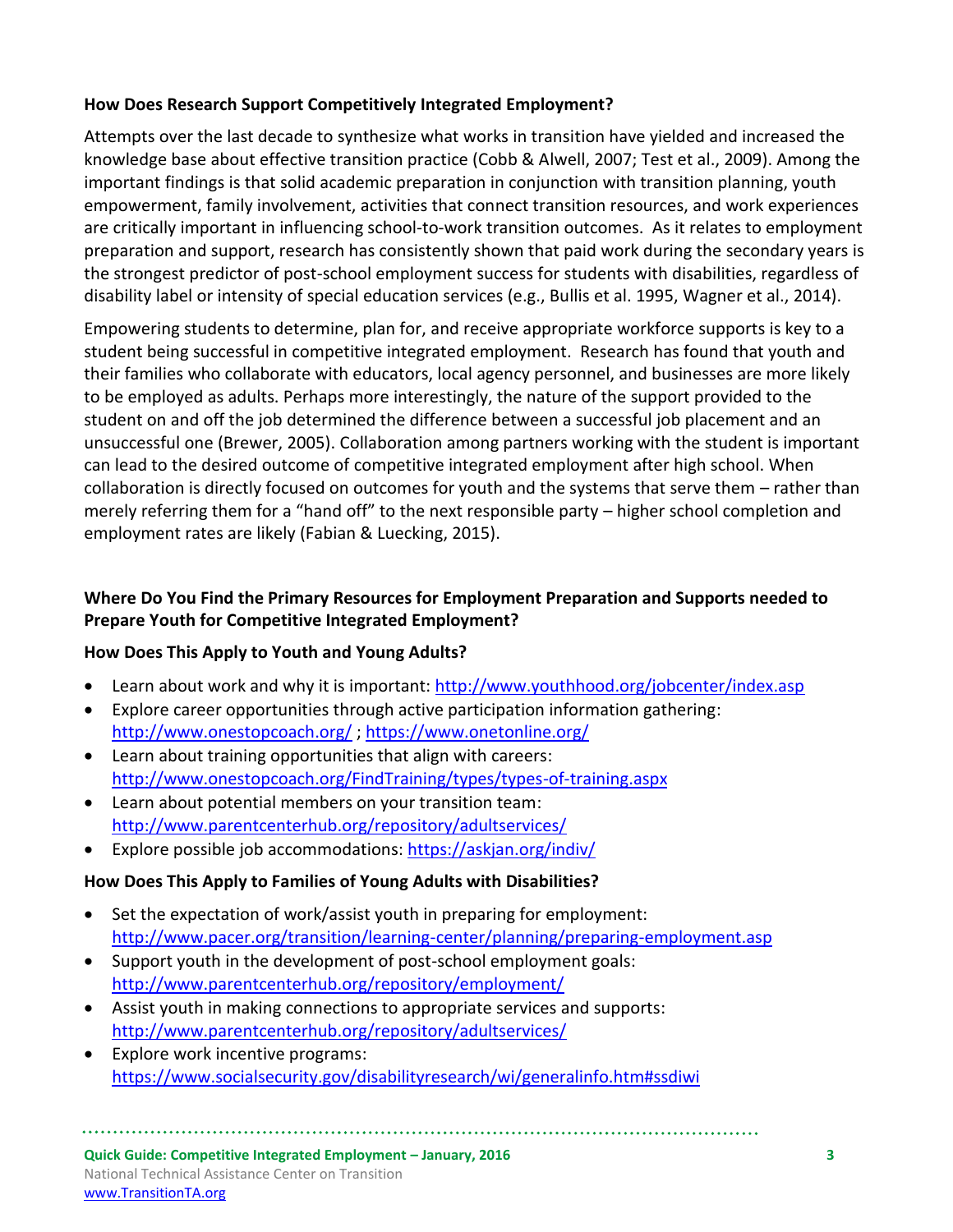### **How Does This Apply to Administrators?**

- Provide school-wide comprehensive and systematic opportunities for students to learn about various careers: <https://www.acteonline.org/general.aspx?id=652#.VnIj9pMrLVo>
- Support teachers in integrating career readiness skills into the general curriculum: <http://www.careertech.org/sites/default/files/CareerReadyPractices-FINAL.pdf>
- Support schools in providing course offerings throughout the school day so scheduling conflicts do not restrict student access to occupational courses: <http://www.pbs.org/makingschoolswork/sbs/hstw/>
- Develop school/business partnerships to support career exploration and quality jobs for students: [http://www.transitionta.org/sites/default/files/postsecondary/SCB%20Partnerships%20Guide.FINAL](http://www.transitionta.org/sites/default/files/postsecondary/SCB%20Partnerships%20Guide.FINAL%201.pdf) [%201.pdf](http://www.transitionta.org/sites/default/files/postsecondary/SCB%20Partnerships%20Guide.FINAL%201.pdf)

# **How Does This Apply to School-Level Practitioners?**

- Support students in leading and directing the transition planning process: [http://www.ou.edu/education/centers-and-partnerships/zarrow/trasition-education](http://www.ou.edu/education/centers-and-partnerships/zarrow/trasition-education-materials/student-directed-transition-planning.html)[materials/student-directed-transition-planning.html](http://www.ou.edu/education/centers-and-partnerships/zarrow/trasition-education-materials/student-directed-transition-planning.html)
- Assist students to explore career opportunities through active participation information gathering: <https://www.onetonline.org/>
- Assist students to develop work skills and behaviors through work-based learning and other community experiences: [http://www.selnmembers.org/components/com\\_wordpress/wp](http://www.selnmembers.org/components/com_wordpress/wp-content/uploads/2015/07/seln-volunteering-internships-and-unpaid-work-experiences.pdf)[content/uploads/2015/07/seln-volunteering-internships-and-unpaid-work-experiences.pdf](http://www.selnmembers.org/components/com_wordpress/wp-content/uploads/2015/07/seln-volunteering-internships-and-unpaid-work-experiences.pdf)
- Conduct assessments to determine student's work-related abilities, the type and amount of supports required by student, and possible strategies to reduce amount of support needed: <http://www.communityinclusion.org/its/kz/DiscrepChart.Steps.doc>
- Refer and assist students in obtaining desired adult services: <http://www.parentcenterhub.org/repository/adultservices/>

## **How Does This Apply to Vocational Rehabilitation Counselors?**

Collect assessment data in multiple settings and from multiple people in the student's circle of support to learn about strengths, abilities, interests:<http://www.ncwd-youth.info/information-brief-20>

- Involve student in the job development process by encouraging them to provide information that reflects their interests, talents, positive traits to create a good job match between student and employer: <https://www.dol.gov/odep/ietoolkit/publications/500.pdf>;
- Develop long-term partnerships with businesses for career exploration and quality jobs for students: [http://www.transitionta.org/sites/default/files/postsecondary/SCB%20Partnerships%20Guide.FINA](http://www.transitionta.org/sites/default/files/postsecondary/SCB%20Partnerships%20Guide.FINAL%201.pdf) [L%201.pdf](http://www.transitionta.org/sites/default/files/postsecondary/SCB%20Partnerships%20Guide.FINAL%201.pdf)
- Develop jobs through job carving, self-employment, or entrepreneurial initiatives, or other job development or restructuring strategies: [http://www.griffinhammis.com/images/carving.pdf;](http://www.griffinhammis.com/images/carving.pdf) <https://www.dol.gov/odep/ietoolkit/publications/500.pdf>
- Work collaboratively with student and employer to develop assistive technology of individualized supports that are as typical to the workplace as possible and maximize individual performance: <http://www.workwithoutlimits.org/employers/ra/at>